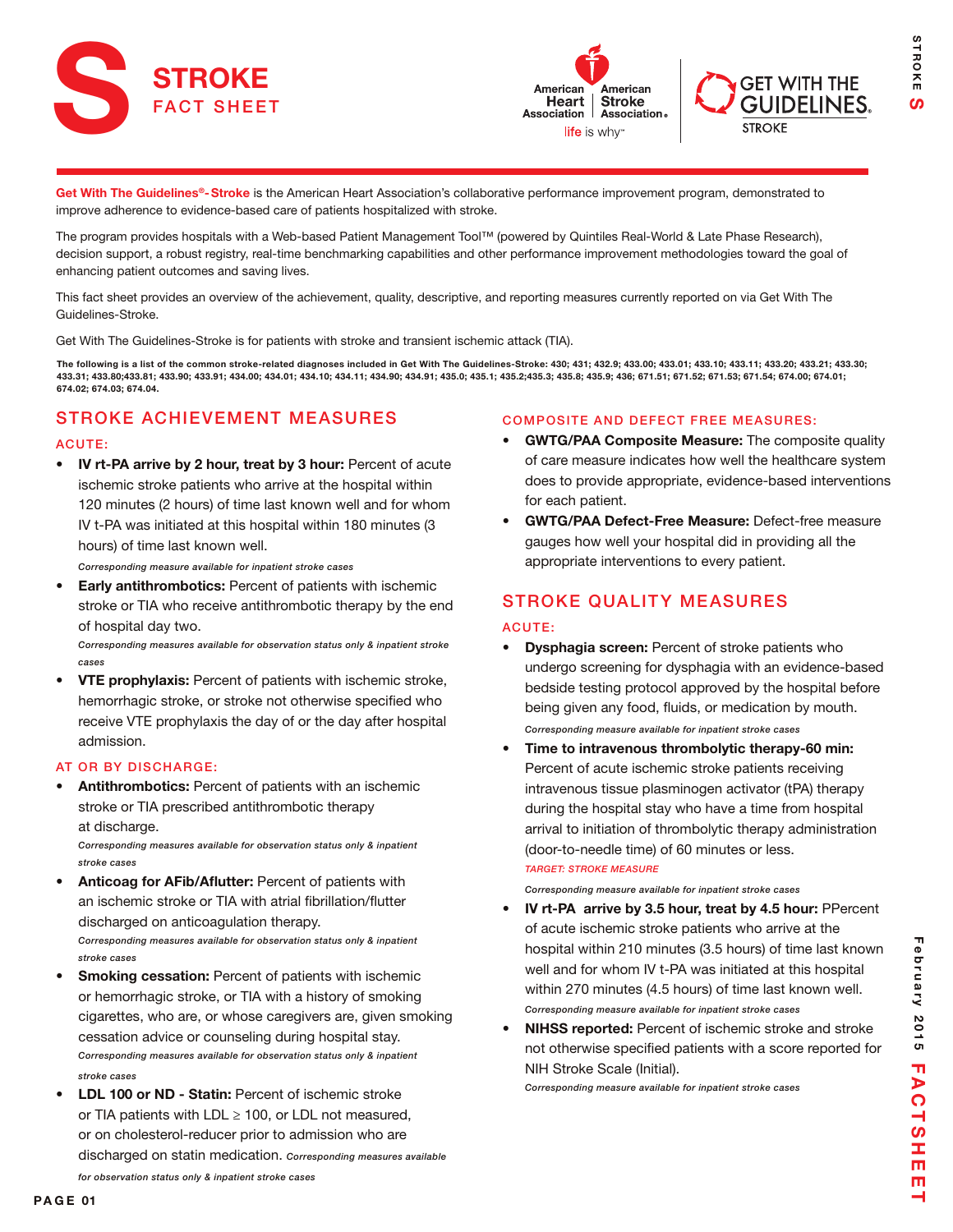#### AT OR BY DISCHARGE:

- **Stroke education: Percent of patients with stroke** or TIA or their caregivers who were given education and/or educational materials during the hospital stay addressing ALL of the following: personal risk factors for stroke, warning signs for stroke, activation of emergency medical system, need for follow-up after discharge, and medications prescribed. *Corresponding measures available for observation status only & inpatient stroke cases*
- Rehabilitation considered: Percent of patients with stroke who were assessed for rehabilitation services. *Corresponding measures available for observation status only & inpatient stroke cases*
- **LDL documented:** Percent of ischemic stroke or TIA patients with a documented lipid profile. *Corresponding measures available for observation status only & inpatient stroke cases*
- Intensive Statin Therapy: Percent of ischemic stroke and TIA patients who are discharged with intensive statin therapy. *Corresponding measures available for observation status only & inpatient stroke cases*

#### COMPOSITE AND DEFECT FREE MEASURES:

- CDC/COV Composite: The composite quality of care measure indicates how well the healthcare system does to provide appropriate, evidence-based interventions for each patient.
- CDC/COV Defect-Free: Defect-free measure gauges how well your hospital did in providing all the appropriate interventions to every patient.

## STROKE REPORTING MEASURES

#### ACUTE:

- • % No IV tPA 3 hour (Contra/Warning): Percent of eligible acute ischemic stroke patients not treated with IV t-PA at my hospital who had reasons for not receiving IV t-PA.
- % No IV tPA 4.5 hour (Contra/Warning): Percent of eligible acute ischemic stroke patients not treated with IV t-PA at my hospital who had reasons for not receiving IV t-PA.
- Arrival mode: Patients grouped by how they arrived at your hospital.
- **Complication types:** Types of bleeding complications seen with thrombolytic therapies received by ischemic stroke patients at my hospital.
- Door to CT <3 hour: Time from triage (ED arrival) to initial imaging work-up for all patients who arrive < 3 hours from time last known well. *Corresponding measure available for inpatient stroke cases*
- **Door to CT <4.5 hour:** Time from triage to initial imaging work-up for all patients who arrive within 4.5 hours from time last known well.
- **Door to CT <8 hour:** Time from triage to initial imaging work-up for all patients who arrive within 8 hours from time last known well.
- % Door to  $CT \leq 25$  minutes: Percent of patients who receive brain imaging within 25 minutes of arrival. *Corresponding measure available for inpatient stroke cases*
- Door to IV rt-PA in 45 minutes: Percent of ischemic stroke patients receiving IV t-PA at your hospital who are treated within 45 minutes after triage (ED arrival). *TARGET: STROKE MEASURE*
- Door to IV rt-PA in 60 minutes (Historic-Quality): Percent of ischemic stroke patients receiving IV t-PA at your hospital who are treated within 60 minutes after triage (ED arrival). *TARGET: STROKE MEASURE*
- DVT prophylaxis (GWTG-Historic): Percent of patients with an ischemic stroke, or a hemorrhagic stroke, or stroke not otherwise specified and who are non-ambulatory who receive DVT prophylaxis by end of hospital day two.
- IV rt-PA arrive by 3 hour, treat by 3 hour: Percent of acute ischemic stroke patients who arrive at the hospital within 180 minutes (3 hours) of time last known well and for whom IV t-PA was initiated at this hospital within 180 minutes (3 hours) of time last known well.
- IV rt-PA arrive by 4.5 hour, treat by 4.5 hour: Percent of acute ischemic stroke patients who arrive at the hospital within 270 minutes (4.5 hours) of time last known well and for whom IV t-PA was initiated at this hospital within 270 minutes (4.5 hours) of time last known well.
- Last known well to arrival times: Time from last known well to ED arrival at your hospital. *Corresponding measure available for inpatient stroke cases*
- Last known well to IV rt-PA times: Time from symptom onset to administration of IV t-PA for ischemic stroke patients treated at my hospital.
- Missing time data: Missing, incomplete, or invalid date/time data for ischemic stroke patients.
- Not admitted: Patients grouped by reasons why they were not admitted.
- **Pre-notification:** Percent of cases of advanced notification by EMS for patients transported by EMS from scene.
- Reasons for delay, IV rt-PA initiation beyond 60 minutes: Reasons why IV t-PA was initiated greater than 60 minutes after hospital arrival in ischemic stroke patients treated with IV t-PA greater than 60 minutes after hospital arrival.
- Reasons for no IV rt-PA (Contra/Warning): Reasons why eligible acute ischemic stroke patients were not treated with IV t-PA at my hospital.
- • Reasons for no IV tPA (Hospital-Related): Reasons why eligible acute ischemic stroke patients were not treated with IV t-PA at my hospital.
- Time to Intravenous Thrombolytic Therapy 45 min: Time from hospital arrival to initiation of thrombolytic therapy administration for ischemic stroke patients treated at my hospital.
- Time to Intravenous Thrombolytic Therapy Times: Time from hospital arrival to initiation of thrombolytic therapy administration for ischemic stroke patients treated at my hospital. *TARGET: STROKE MEASURE*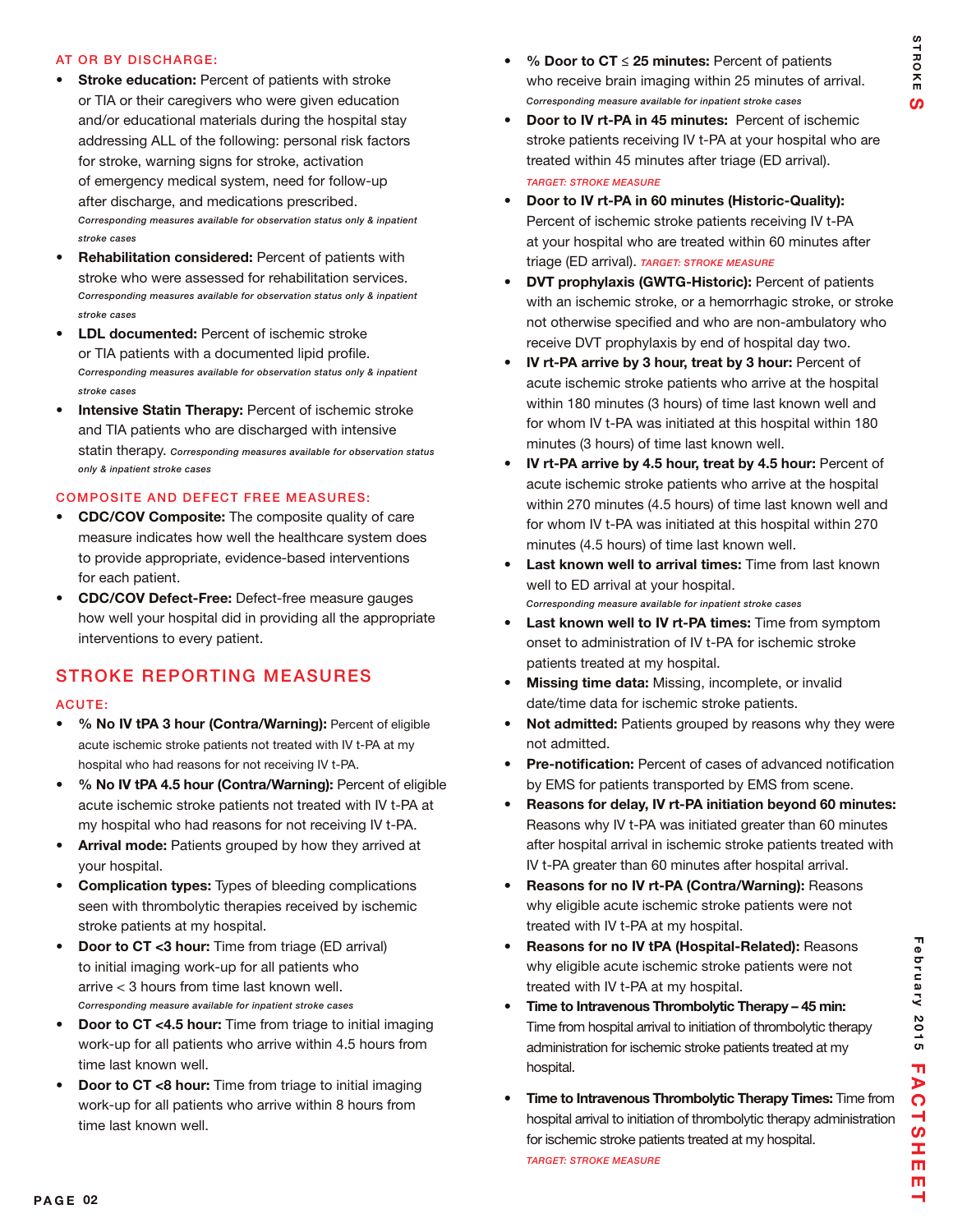- Thrombolytic complications: Percent of ischemic stroke patients with bleeding complications to thrombolytic therapy received at my hospital.
- Thrombolytic therapies: A histogram of the various thrombolytic therapies.

#### AT OR BY DISCHARGE:

Antihypertensives: Rate of prescription of different types of anti-hypertensive medications at discharge for ischemic stroke or TIA patients.

*Corresponding measure available for observation status only cases*

Antithrombotic medication(s) at discharge: Patients grouped by antithrombotic medication prescribed at discharge.

*Corresponding measure available for observation status only cases*

- **Discharge disposition: Patients grouped** by discharge disposition.
- Diabetic medications: Percent of patients who have diabetes mellitus or are taking diabetic medication prior to admission who are discharged on diabetic medication. *Corresponding measure available for observation status only cases*
- **Diabetes teaching: Percent of diabetic patients** or newly-diagnosed diabetics receiving diabetes teaching at discharge.
- *Corresponding measure available for observation status only cases*
- Diabetes treatment: Percent of diabetic patients. or newly-diagnosed diabetics receiving diabetes treatment in the form of gylcemic control (diet and/or medication) at discharge.

*Corresponding measure available for observation status only cases*

- In-hospital mortality: In-hospital mortality.
- **LDL 100:** Percent of ischemic stroke or TIA patients with LDL  $\geq$  100 or on cholesterol-reducer prior to admission, who are discharged on cholesterol reducing drugs.
- **Modified Rankin Scale at discharge: Patients** grouped by Modified Rankin Scale at discharge. *Corresponding measure available for observation status only cases*
- **Weight recommendation:** Percent of ischemic stroke or TIA patients with BMI ≥25 kg/m2 who receive recommendations at discharge for reducing weight and/or increasing activity.

*Corresponding measure available for observation status only cases*

## STROKE DESCRIPTIVE MEASURES

- Age: Patients grouped by age.
- Diagnosis: Patients grouped by final clinical diagnosis related to stroke.
- **Dysphagia screening results: Patients grouped** by dysphagia screening results.
- Gender: Percent of female, male, and unknown patients.
- Initial exam findings: Patients grouped by initial exam findings.
- LOS: Length of Stay, grouped by diagnosis.
- Medical History: A histogram of previously known medical history.
- Race: Patients grouped by race and Hispanic ethnicity.
- Risk-Adjusted Mortality Ratio (Ischemic-Only model): A ratio comparing the actual in-hospital mortality rate to the risk-adjusted expected mortality rate. A ratio equal to 1 is interpreted as no difference between the hospital's mortality rate and the expected rate. A ratio greater than 1 indicates that the hospital's mortality rate is higher than the expected rate. A ratio of less than 1 indicates that the hospital's mortality rate is lower than the expected rate.
- Risk-Adjusted Mortality Ratio (Ischemic and Hemorrhagic model): A ratio comparing the actual in-hospital mortality rate to the risk-adjusted expected mortality rate. A ratio equal to 1 is interpreted as no difference between the hospital's mortality rate and the expected rate. A ratio greater than 1 indicates that the hospital's mortality rate is higher than the expected rate. A ratio of less than 1 indicates that the hospital's mortality rate is lower than the expected rate.
- Symptom duration if diagnosis of TIA: TIA patients grouped by symptom duration.

## STROKE DATA QUALITY MEASURES

- Record completion rate: Percent of patient records that are saved as complete.
- Stroke award qualified: Percent of patients where the Get With The Guidelines-Stroke award criteria are met.
- Missing data, Stroke award qualified: Histogram of missing data elements needed to qualify for Get With The Guidelines-Stroke awards.

### THE JOINT COMMISSION (TJC)/ PRIMARY STROKE CENTER (PSC)/ STROKE CORE MEASURES

- STK-1: Ischemic and hemorrhagic stroke patients who received VTE prophylaxis or have documentation why no VTE prophylaxis was given the day of or the day after hospital admission.
- **STK-2:** Ischemic stroke patients prescribed antithrombotic therapy at hospital discharge.
- STK-3: Ischemic stroke patients with atrial fibrillation/ flutter who are prescribed anticoagulation therapy at hospital discharge.
- STK-4: Acute ischemic stroke patients who arrive at this hospital within 2 hours of time last known well and for whom IV t-PA was initiated at this hospital within 3 hours of time last known well.
- STK-6: Ischemic stroke patients with LDL greater than or equal to 100 mg/dL, or LDL not measured, or who were on a lipid-lowering medication prior to hospital arrival are prescribed statin medication at hospital discharge.
- **STK-8:** Ischemic or hemorrhagic stroke patients or their caregivers who were given educational materials during the hospital stay addressing all of the following: activation of emergency medical system, need for follow-up after discharge, medications prescribed at discharge, risk factors for stroke, and warning signs
- **STK-10:** Ischemic or hemorrhagic stroke patients who were assessed for rehabilitation services.